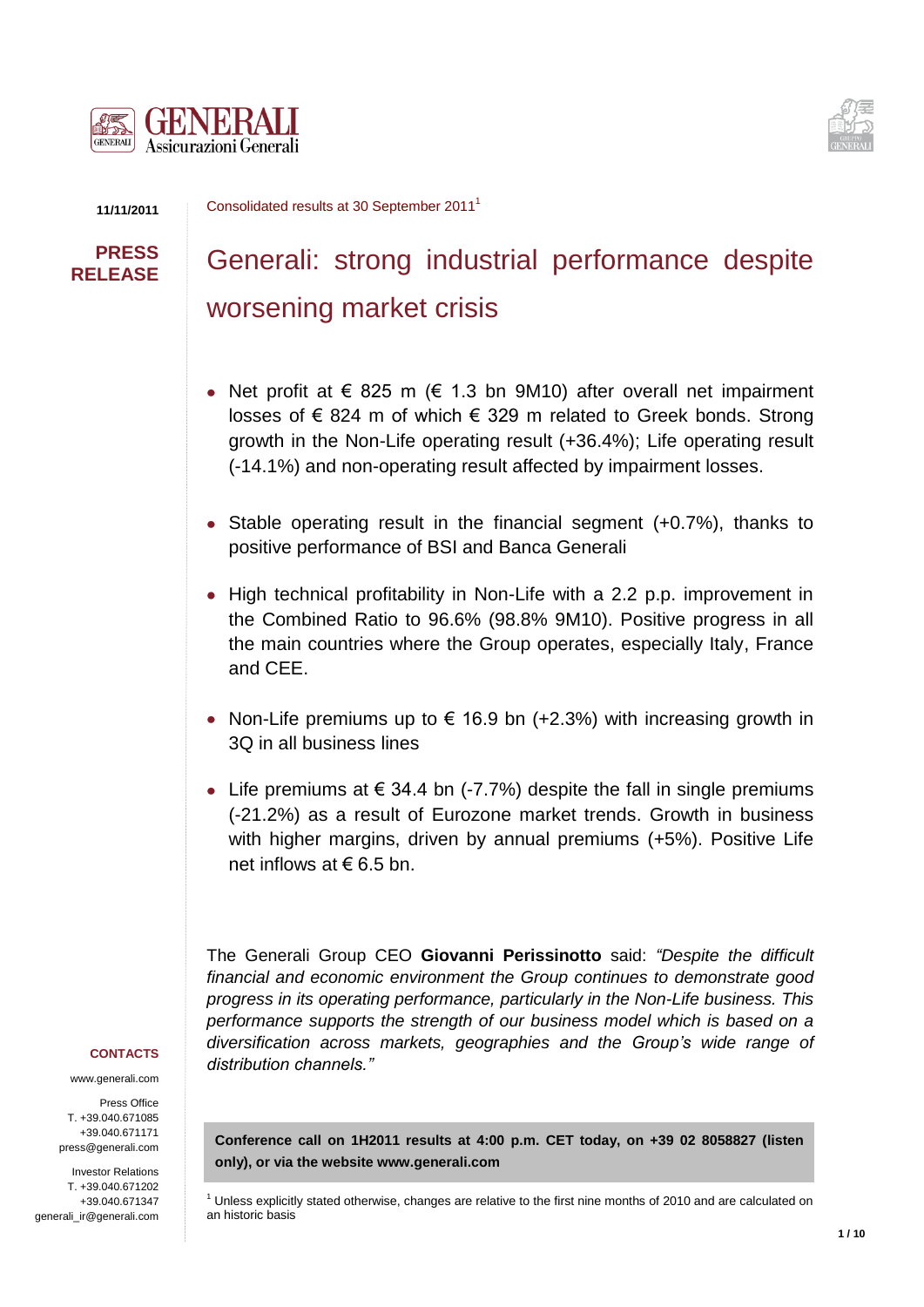

Milan. At a meeting today chaired by Gabriele Galateri di Genola, the Assicurazioni Generali Board of Directors approved the consolidated results as of 30 September 2011.

In a macroeconomic context affected by an exceptional crisis in the financial markets and sovereign debt, which worsened in the third quarter, the Group closed the first nine months of the year with improved technical results in both Life and Non-Life segments. The strong growth in the Non-Life operating result and the steady performance in the financial segment allowed the Group to counterbalance the impact of the financial markets on the Life sector and maintain an overall stable operating result.

In the first nine months **Net profit** was € 825 million (-37.1%; € 1,313 m for 9M10), reflecting the impact of overall net impairment losses of € 824 million, of which € 329 million on Greek government securities<sup>2</sup> and € 495 million mainly on equities, including € 143 million on Telco.

The overall **operating result** remained steady at  $\in$  3,100 million (-1%;  $\in$  3,133 m 9M10) with strong growth (+36.4%) in the Non-Life segment to  $\epsilon$  1,204 million, the best performance of the last three years. The key driver behind the Non-Life result was excellent technical profitability, with a 2.2 percentage point improvement in the **combined ratio** to 96.6% (98.8% 9M10). The result in the Life segment was  $\epsilon$  1,978 million (-14.1%) with good technical margins – net of expense, which showed a further improvement – whereas financial margins were affected by impairment losses, especially in the third quarter. The contribution of the financial segment was stable.

**On the production front**, overall gross premiums maintained the upward trend since the beginning of the year reaching € 51,327 million (-4.6%; € 53,829 m 9M10). The growth in all Non-Life business lines contributed to this result with premiums totalling € 16,942 million (+2.3%; € 16,557 m 9M10).

In the Life segment, the Group continued to guide production towards products with larger margins and a higher return on invested capital. Premiums amounted to € 34,385 million (-7.7%) with growth in annual premiums (+5%). The quality of the Group portfolio and the effectiveness of its proprietary networks enabled it to maintain high Life net inflows of € 6.5 billion, despite the macroeconomic crisis.

The Group's **investment strategy** maintained an asset allocation policy designed to consolidate current margins and reduce capital absorption. The Group continued its portfolio de-risking strategy, reducing the proportion of equities to 5.8% (7.5% at the end of 2010), and exploiting the

<sup>2</sup> *Greek debt securities: The sovereign debt crisis in some countries meant that an additional debt restructuring plan was necessary in Greece. In the first half of the year the Group had already posted impairment losses on its Greek government securities maturing by 2020, which account for more than 70% of its exposure in Greece, and which originally were the only*  instruments involved in the restructuring plan. As a result of the new bail-out discussed at *community level at the end of October, the Group has also written down instruments maturing after 2020. Lastly, additional impairment losses, based on market values at 30 September, were applied to the instruments maturing by 2020 that had already been written down at 30 June.*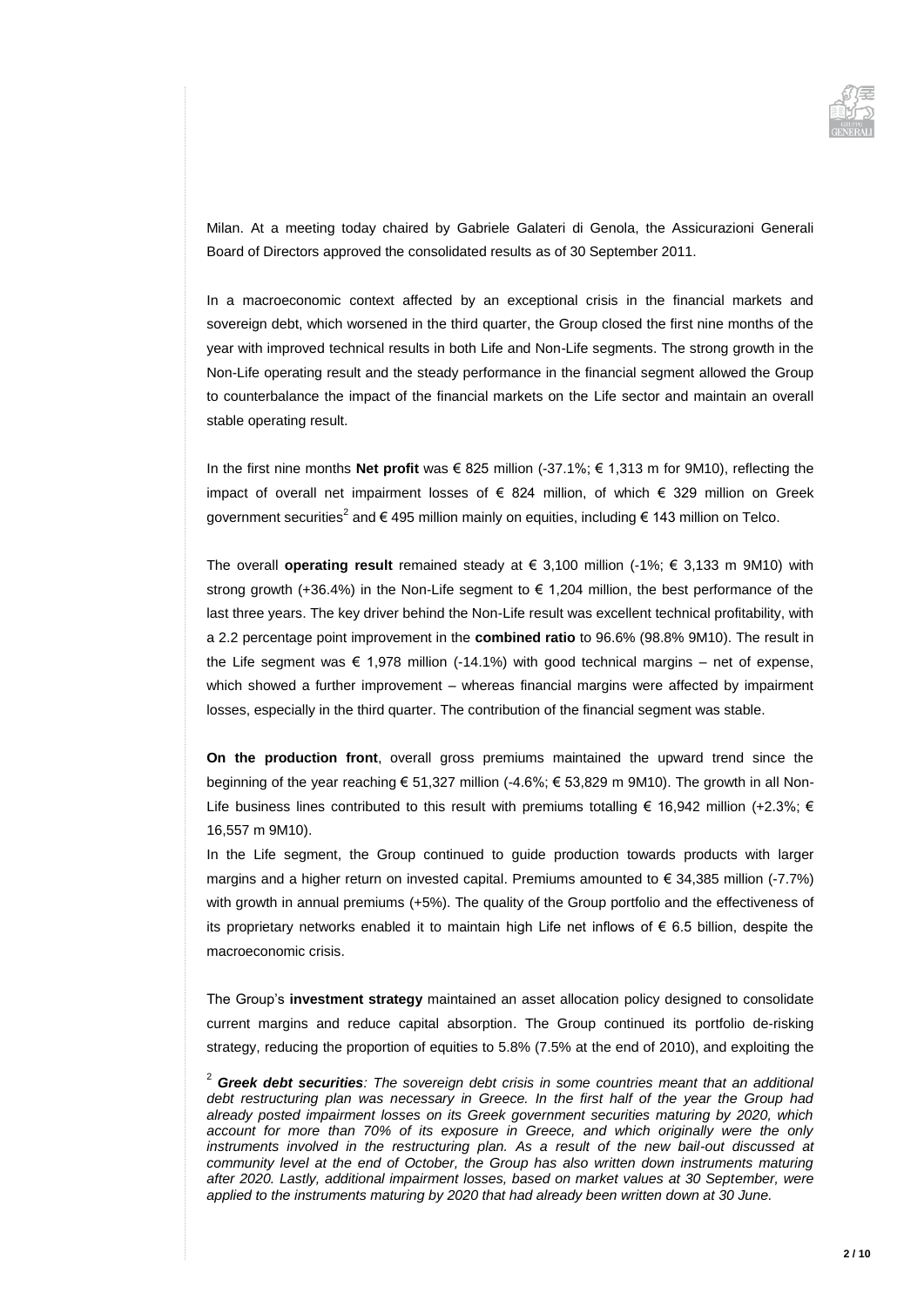

healthy market performance of the first half of the year. Fixed-income instruments were substantially stable, at 79.5% (80% at the end of 2010), as were real estate investments. The proportion of cash and cash equivalents rose as a result of the Group decision to work towards a prudent increase in the proportion of investments in liquidity instruments, given the current financial context characterised by severe pressure on the government securities of a number of Eurozone countries, notably Italy. Overall current profitability for the first nine months was high, at 3.2%.

Shareholders' equity was  $\epsilon$  15,846 million (-9.4%;  $\epsilon$  17,490 m at the end of 2010). This figure chiefly reflects the negative impact of  $\epsilon$  1,652 million in the reserve for net gains on available-forsale financial assets, arising mainly due to conditions in the financial markets in the third quarter. The Solvency I ratio reached 118% (132% at the end of 2010). Should the anti-crisis decree be applied, the ratio would be 122%.

#### **OUTLOOK**

Given the financial and macroeconomic scenario described above, the **Life segment** is expected to record a positive net cash inflows, although at lower levels than in 2010, and characterized by a good quality in terms of technical marginality. In its underwriting activity, the Group will continue to favour, in fact, products that absorb less capital, with the aim of maintaining/improving technical margins, owing in part to the cost-containment policy.

On the contrary, the **Non-Life segment** is expected to confirm the growth rates of the Group's written premiums observed in the first nine months of the year owing to the performance both of the Non-Motor business and of the Motor line. If natural catastrophes will be confirmed at normal levels, overall technical margins may be expected to improve due to the maintenance of current levels of operating efficiency and the continuing effects of the tariff and claims management policies implemented by the Group.

The Group **investment policy** will continue to be based on a prudent asset allocation focused on consolidating current return, reducing the capital absorbed and maintaining a higher level of liquidity of the portfolios taking into account the current financial environment characterized by strong tensions on government bonds of some countries in the Euro Area and in particular on Italian bonds.

On the basis of the scenario described above, the operating result of the Non-Life segment is expected to increase, driven by the continuing effects of the underwriting policies implemented by the Group. In addition, considering the extremely volatile financial market performance, the operating result of the life segment is expected to decrease due to extraordinary components associated with the aforementioned volatility, which will have an impact also on the Group's net result.

#### **LIFE SEGMENT**

New business in terms of **APE** (Annual Premium Equivalent) was € 3,535 million (-7.6%; € 3,827 m 9M10), reflecting a recovery compared with performance in the first half of the year (-9.4% in 1H10), with healthy progress in Italy (+1.8%). Overall, performance was particularly satisfactory in annual premiums (+3.6%), which account for 61.7% of APE.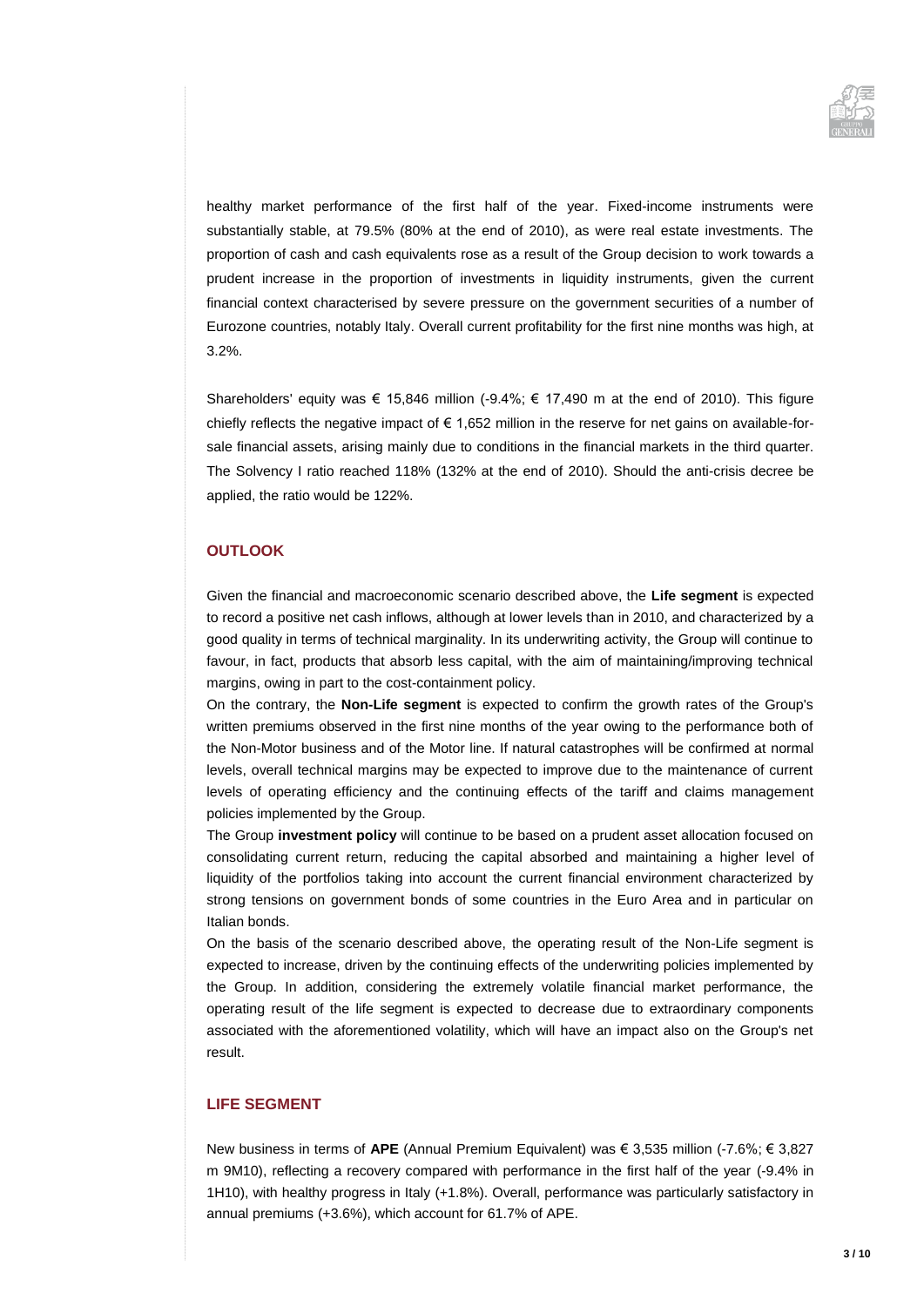

The Life operating result reflected growth in the technical margin, owing to the higher proportion of annual premiums in the business mix, and the good profitability of the Health business. The investment result was a negative factor, with the impairment losses on Greek bonds and equities fuelled by the market decline in the third quarter. Expenses in the Life segment were stable.

| <b>Life operating result</b> |            |            |          |
|------------------------------|------------|------------|----------|
| €m                           | 30/09/2011 | 30/09/2010 | Λ        |
| <b>Technical Margin</b>      | 4,558      | 4.478      | $+1.8%$  |
| <b>Investment Result</b>     | 1,308      | 1,735      | $-24.6%$ |
| Expenses                     | (3,888)    | (3,911)    | $+0.6%$  |
|                              |            |            |          |
| <b>Operating result</b>      | 1.978      | 2,302      | $-14.1%$ |

**Life net technical reserves**, including investment contracts, rose to € 316 billion (€ 313 bn at 31.12.2010), with a positive contribution from the traditional portfolio (+2.5%).

#### **NON-LIFE SEGMENT**

In the Non-Life segment, the business upturn that began in the second half of 2010 gathered strength in the first nine months. **Gross premiums written** rose to € 16,942 million (+2.3%). Premiums were stable in Italy (+0.1%), with an increase of 2.9% in the Motor business, and improved in France (+3.4%) and Germany (+1.3%) with positive contributions from both lines of business. Premiums in Central Eastern Europe were substantially steady (+0.1%), with positive growth in the Non-Motor lines (+11,4%), especially the corporate lines, counterbalancing the downturn in the Motor line in some countries.

The segment also reported strong technical margins in all the main countries. The **combined ratio** made a further improvement to 96.6% (98.8% 9M10) thanks to a decrease of 2.1 percentage points in the loss ratio to 69.4% (71.5% 9M10) and the focus on costs, with an expense ratio of 27.2% (27.3% 9M10).

| <b>Combined Ratio</b>       |            |            |                   |
|-----------------------------|------------|------------|-------------------|
|                             | 30/09/2011 | 30/09/2010 | Δ                 |
| Italy                       | 96.8%      | 98.9%      | $-2.1$ p.p.       |
| France                      | 98.8%      | 100.3%     | $-1.5$ p.p.       |
| Germany                     | 95.6%      | 95.7%      | $-0.1$ p.p.       |
| <b>CEE</b>                  | 88.7%      | 95.2%      | -6.6 p <u>.p.</u> |
|                             |            |            |                   |
| <b>Total Combined Ratio</b> | 96.6%      | 98.8%      | $-2.2 p.p.$       |

The Combined Ratio improvement drove the growth of the operating result, with an important increase in the technical result, which more than tripled from the first nine months of 2010.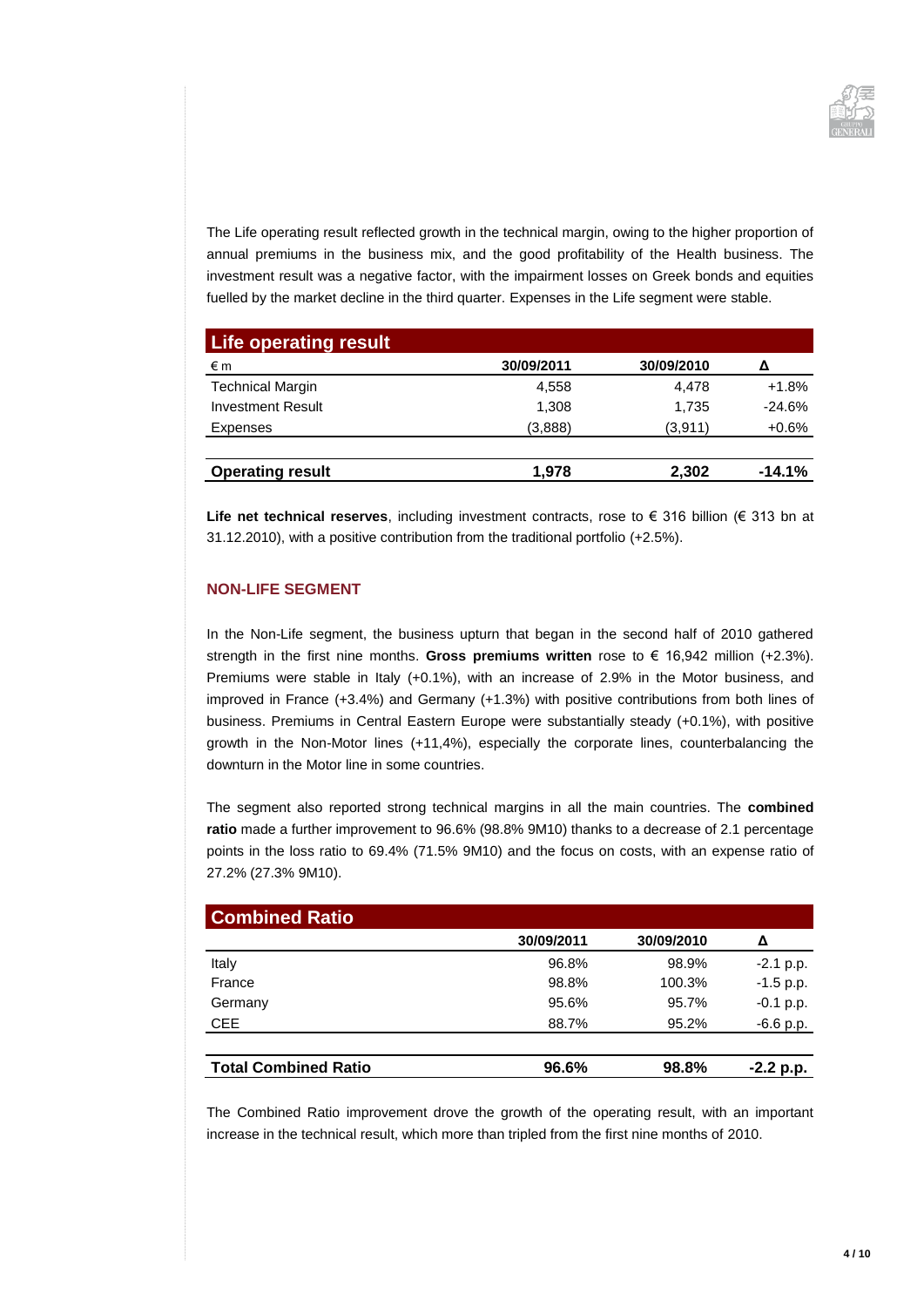

| Non-life operating result |            |            |           |
|---------------------------|------------|------------|-----------|
| €m                        | 30/09/2011 | 30/09/2010 | Δ         |
| <b>Technical Result</b>   | 492        | 153        | $+221.6%$ |
| <b>Investment Result</b>  | 848        | 893        | $-5.1%$   |
| Other                     | (136)      | (164)      | $+16.4%$  |
| <b>Operating result</b>   | 1,204      | 882        | $+36.4%$  |

#### **FINANCIAL SERVICES**

The **operating result** in financial services was € 279 million (€ 277 m 9M10), supported by the healthy performance of the **BSI Group** with its development plans in Asia, which showed an 8.5% improvement in its operating result.

Progress was reported in the net result on financial management – defined as the intermediation margin net of operating measurement losses on financial instruments – thanks in particular to the increase in the intermediation margin (the sum of net commissions, net interest income and other financial components). Since the current situation on the financial markets caused a reduction in realised gains, growth was attributable to the increase in dividends and net interest income, which benefited from the rise in market rates.

At 30 September 2011 assets managed by banks and asset managers were down, to  $\epsilon$  426 billion, a decrease due largely to the decline on the financial markets, with third-party assets under management standing at € 90.3 billion (-0.4% on a like-for-like basis compared with 31 December 2010).

**The Manager in charge of preparing the company's financial reports, Mr Raffaele Agrusti, declares, pursuant to paragraph 2 article 154 bis of the Consolidated Law on Finance, that the accounting information in this press release corresponds to the document results, books and accounting entries.**

\*\*\*\*

Attachments: significant data, consolidated income statement and consolidated balance sheet.

\*\*\*\*

In compliance with ISVAP Regulation no. 39/2011, the Board of Directors carried a resolution to amend art. 19 of the company by-laws whereby approval of remuneration policies for company officers and personnel will be the exclusive competence of the ordinary shareholders' meeting.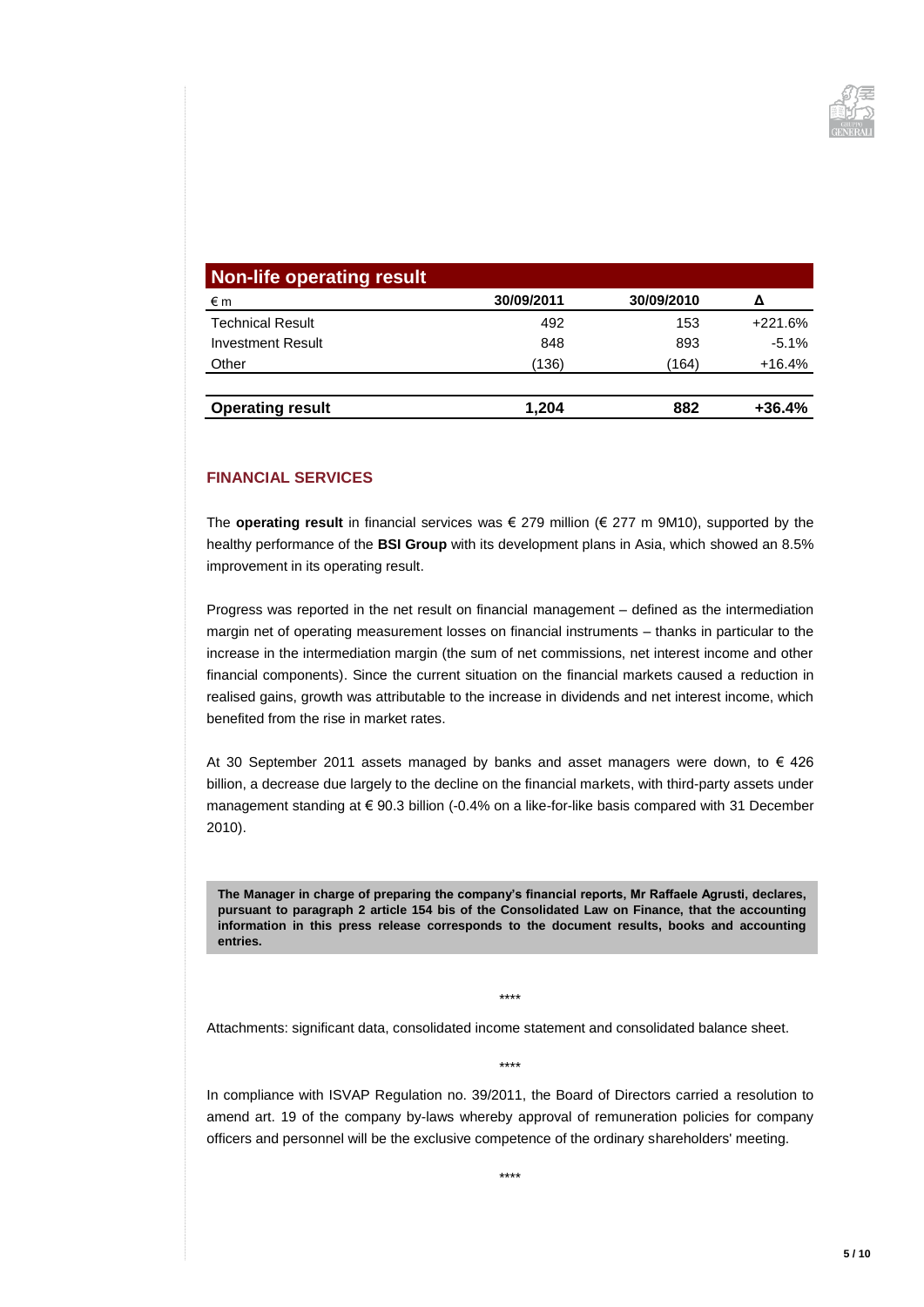

#### **DEFINITIONS AND GLOSSARY**

**Annual Premium Equivalent (APE)** = the sum of the initial premium on new annual-premium policies, plus one tenth of premiums on new single-premium policies. This is the premium base used to compute Life new business value.

**Combined Ratio** = loss ratio plus expense ratio (acquisition and administration expenses) divided by net earning premiums.

**Operating result** was obtained by reclassifying the components making up the pre-tax profit for the year in each segment on the basis of the specific characteristics of the segment, and taking account of the recurring expenses of the holding.

In particular, all profit and loss items were considered, with the exception of net non-operating costs: results of assets classified as held for sale, restructuring costs, amortisation of portfolios acquired directly or through acquisition of control of insurance companies or companies in the financial segment (value of business acquired, VOBA) and other net non-recurring costs. The following are also considered as non-operating items: in the **Life segment**, realised gains and losses and net impairment losses on investments which did not affect the statutory reserves to the extent they were not included in the deferred policyholders liability and those on shareholders' fund; in the **Non-Life segment**, all realised gains and losses and net impairment losses; in the **Financial segment**, realised gains and losses and net impairment losses on investments in subsidiaries, associated companies, joint ventures and strategic equities. The total operating result does not include nonoperating holding costs such as interest expense on borrowings and costs arising from implementation of parent company stock option plans and stock grants.

**The Generali Group is one of Europe's largest insurance providers and the biggest European Life insurer, with 2010 total premium income of more than €73 billion. It is also one of the world's top asset managers with assets of over € 470 billion in 2010, and a unique real estate operator with a property portfolio of € 25 billion.**

**With 85,000 employees worldwide and 70 million clients in more than 60 countries, the Group occupies a leadership position on Western European markets and an increasingly important place in Eastern Europe and Asia.**

**The parent company Assicurazioni Generali is listed on the Milan Stock Exchange (GASI.MI, G.IM) and has an AA- Standard & Poor's rating, an Aa3 Moody's rating, an AA- Fitch rating and an A+ A.M. Best rating.**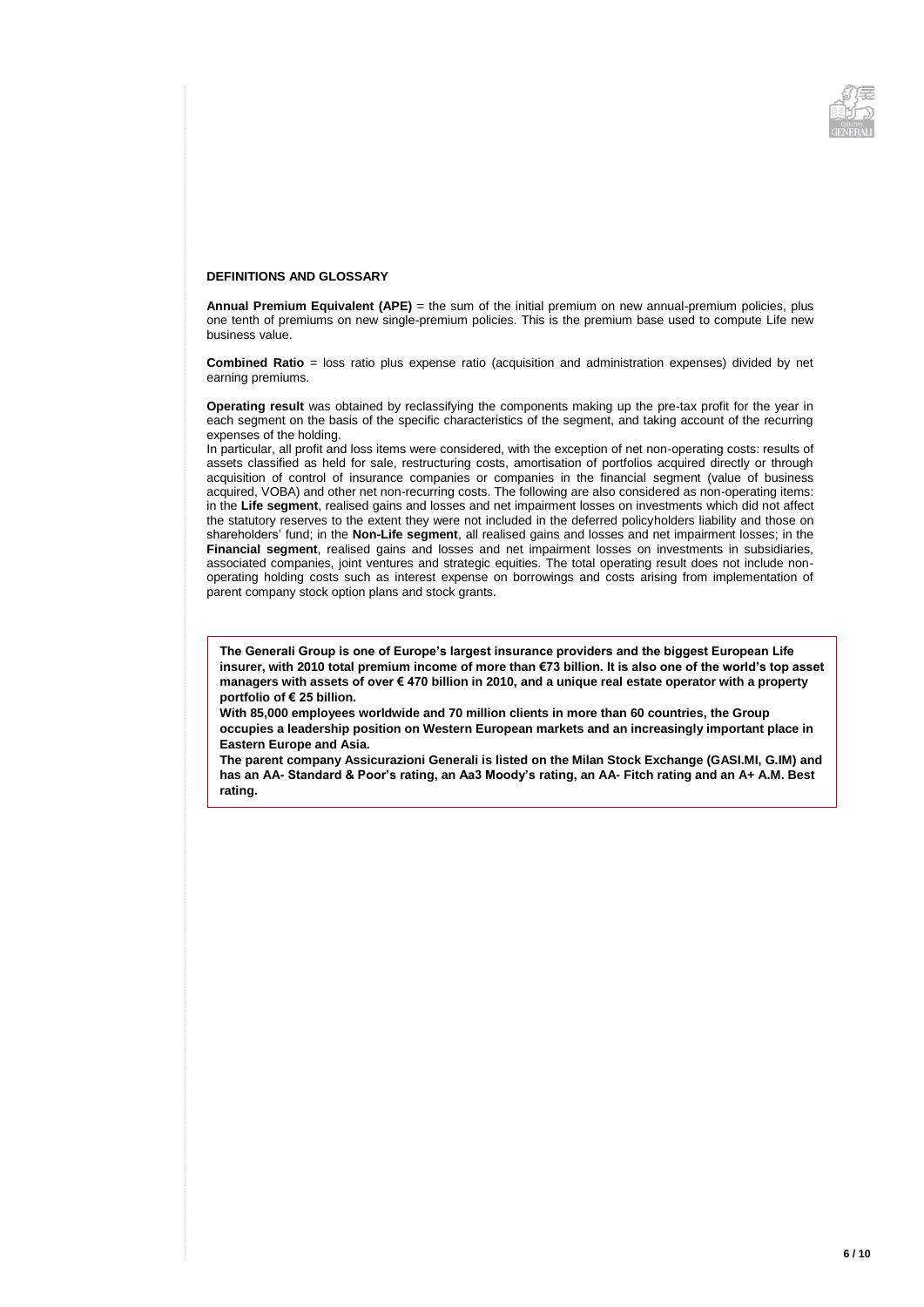# **Economic Highlights**

|                                                                                                                                  |            |            | Third quarter | Third quarter |
|----------------------------------------------------------------------------------------------------------------------------------|------------|------------|---------------|---------------|
| $(E \text{ million})$                                                                                                            | 30/09/2011 | 30/09/2010 | 2011          | 2010          |
|                                                                                                                                  |            |            |               |               |
| Group                                                                                                                            |            |            |               |               |
| Gross written premiums <sup>(*)</sup>                                                                                            | 51,326.9   | 53,829.3   | 15,474.0      | 15.700.4      |
| Expense ratio                                                                                                                    | 16.3%      | 15.4%      | 16.6%         | 16.4%         |
| Acquisition costs / Net premiums                                                                                                 | 12.8%      | 12.1%      | 12.9%         | 12.8%         |
| Administration costs / Net premiums                                                                                              | 3.5%       | 3.3%       | 3.7%          | 3.6%          |
| Consolidated operating result <sup>(**)</sup>                                                                                    | 3,100.4    | 3,132.7    | 692.2         | 996.8         |
| Result of the period                                                                                                             | 825.0      | 1,312.7    | 19.5          | 439.8         |
|                                                                                                                                  |            |            |               |               |
| Life segment<br>Gross life written premiums <sup>(*)</sup>                                                                       | 34,385.0   | 37,272.0   | 10,542.6      | 10,920.8      |
| Net cash inflows                                                                                                                 | 6,496.2    | 12,621.7   | 1,677.8       | 3,021.0       |
| <b>APE</b>                                                                                                                       | 3,535.4    | 3,827.0    | 1.022.8       | 1.043.0       |
|                                                                                                                                  | 11.3%      | 10.4%      | 11.9%         | 11.9%         |
| Expense ratio - life segment                                                                                                     | 8.9%       | 8.3%       | 9.4%          | 9.4%          |
| Acquisition costs / Net premiums                                                                                                 | 2.4%       | 2.1%       | 2.6%          | 2.5%          |
| Administration costs / Net premiums                                                                                              |            |            |               |               |
| Operating result - life segment                                                                                                  | 1,978.1    | 2,301.8    | 314.8         | 733.8         |
| Non-life segment                                                                                                                 |            |            |               |               |
| Gross non-life written premiums                                                                                                  | 16,941.9   | 16,557.3   | 4,931.4       | 4.779.6       |
| Expense ratio - non-life segment                                                                                                 | 27.2%      | 27.3%      | 26.2%         | 26.0%         |
| Acquisition costs / Net earned premiums                                                                                          | 21.2%      | 21.3%      | 20.2%         | 20.0%         |
| Administration costs / Net earned premiums                                                                                       | 5.9%       | 6.0%       | 5.9%          | 6.0%          |
| Loss ratio - non-life segment                                                                                                    | 69.4%      | 71.5%      | 70.5%         | 72.7%         |
| Combined ratio - non-life segment                                                                                                | 96.6%      | 98.8%      | 96.7%         | 98.7%         |
| Operating result - non-life segment                                                                                              | 1,203.9    | 882.3      | 405.2         | 296.3         |
| <b>Financial segment</b>                                                                                                         |            |            |               |               |
| Cost income ratio                                                                                                                | 71.2%      | 69.2%      | 76.8%         | 71.0%         |
| Operating result - financial segment                                                                                             | 279.0      | 277.1      | 68.4          | 74.3          |
| (*) Taking into account premiums related to investment contracts.<br>(**) Net of holding expenses and consolidation adjustments. |            |            |               |               |

# **Financial Highlights**

| $(\epsilon$ million)                           | 30/09/2011 | 30/06/2011 | 31/12/2010 |
|------------------------------------------------|------------|------------|------------|
|                                                |            |            |            |
| Total investments                              | 372,273.5  | 375.273.4  | 372,073.5  |
| Asset under management                         | 90,262.5   | 91,869.1   | 92,980.1   |
| Insurance provisions <sup>(1)</sup>            | 346,759.7  | 349,820.5  | 339,222.2  |
| Shareholders' equity attributable to the Group | 15,846.4   | 17,231.4   | 17,489.8   |

 $^{(1)}$  Taking into account financial liabilities related to policies of the life segment and excluding deferred policy holders liabilities.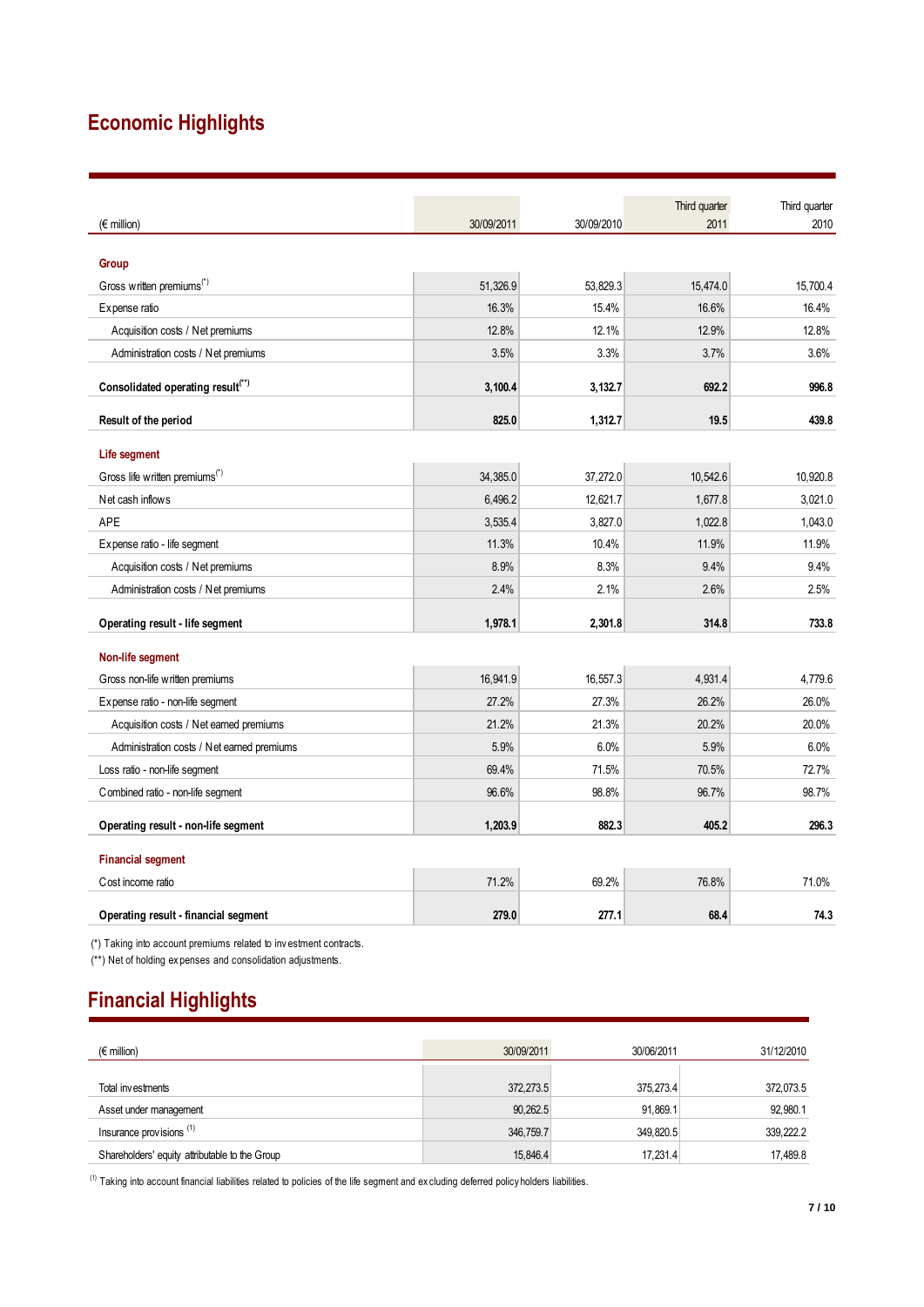### **BALANCE SHEET - ASSETS**

| 1<br>1.1<br>1.2<br>$\mathbf{2}$ | <b>INTANGIBLE ASSETS</b><br>Goodwill                                                                              | 10,533.6<br>7,424.1 | 10,615.3<br>7,432.5 | 10,670.4  |
|---------------------------------|-------------------------------------------------------------------------------------------------------------------|---------------------|---------------------|-----------|
|                                 |                                                                                                                   |                     |                     |           |
|                                 |                                                                                                                   |                     |                     | 7,415.4   |
|                                 | Other intangible assets                                                                                           | 3,109.5             | 3,182.8             | 3,255.1   |
|                                 | <b>TANGIBLE ASSETS</b>                                                                                            | 4,839.8             | 3,626.1             | 3,796.2   |
| 2.1                             | Land and buildings (self used)                                                                                    | 3,057.2             | 3,057.5             | 3,211.7   |
| 2.2                             | Other tangible assets                                                                                             | 1,782.6             | 568.6               | 584.5     |
| 3                               | AMOUNTS CEDED TO REINSURERS FROM INSURANCE PROVISIONS                                                             | 5,653.1             | 5,670.0             | 5,765.3   |
| 4                               | <b>INVESTMENTS</b>                                                                                                | 358,013.2           | 365,128.7           | 364,315.6 |
| 4.1                             | Land and buildings (investment properties)                                                                        | 13,115.1            | 13,139.0            | 12,614.1  |
| 4.2                             | Investments in subsidiaries, associated companies and joint ventures                                              | 2,161.7             | 2,217.3             | 2,439.2   |
| 4.3                             | Held to maturity investments                                                                                      | 4,264.2             | 4,179.2             | 4,544.9   |
| 4.4                             | Loans and receivables                                                                                             | 78,621.3            | 76,345.3            | 79,208.9  |
| 4.5                             | Available for sale financial assets                                                                               | 186,994.3           | 193,118.4           | 188,928.5 |
| 4.6                             | Financial assets at fair value through profit or loss                                                             | 72,856.6            | 76,129.5            | 76,580.0  |
|                                 | of which financial assets where the investment risk is borne by the policyholders and<br>related to pension funds | 56,789.9            | 60,712.1            | 60,637.0  |
| 5                               | <b>RECEIVABLES</b>                                                                                                | 12,215.6            | 13,761.1            | 11,468.0  |
| 5.1                             | Receivables arising out of direct insurance operations                                                            | 8,860.3             | 10,171.5            | 8,643.1   |
| 5.2                             | Receivables arising out of reinsurance operations                                                                 | 872.2               | 1,034.2             | 889.1     |
| 5.3                             | Other receivables                                                                                                 | 2,483.2             | 2,555.4             | 1,935.9   |
| 6                               | <b>OTHER ASSETS</b>                                                                                               | 16,862.4            | 15,670.8            | 15,424.2  |
| 6.1                             | Non-current assets or disposal groups classified as held for sale                                                 | 321.0               | 191.7               | 198.2     |
| 6.2                             | Deferred acquisition costs                                                                                        | 1,941.0             | 1,933.0             | 1,885.6   |
| 6.3                             | Deferred tax assets                                                                                               | 5,369.7             | 4,281.7             | 3,596.3   |
| 6.4                             | Tax receivables                                                                                                   | 2,651.2             | 2,335.8             | 2,626.8   |
| 6.5                             | Other assets                                                                                                      | 6,579.4             | 6,928.7             | 7,117.3   |
| $\overline{7}$                  | <b>CASH AND CASH EQUIVALENTS</b>                                                                                  | 17,667.1            | 13,213.7            | 10,990.3  |
|                                 | <b>TOTAL ASSETS</b>                                                                                               | 425,785.0           | 427,685.7           | 422,430.1 |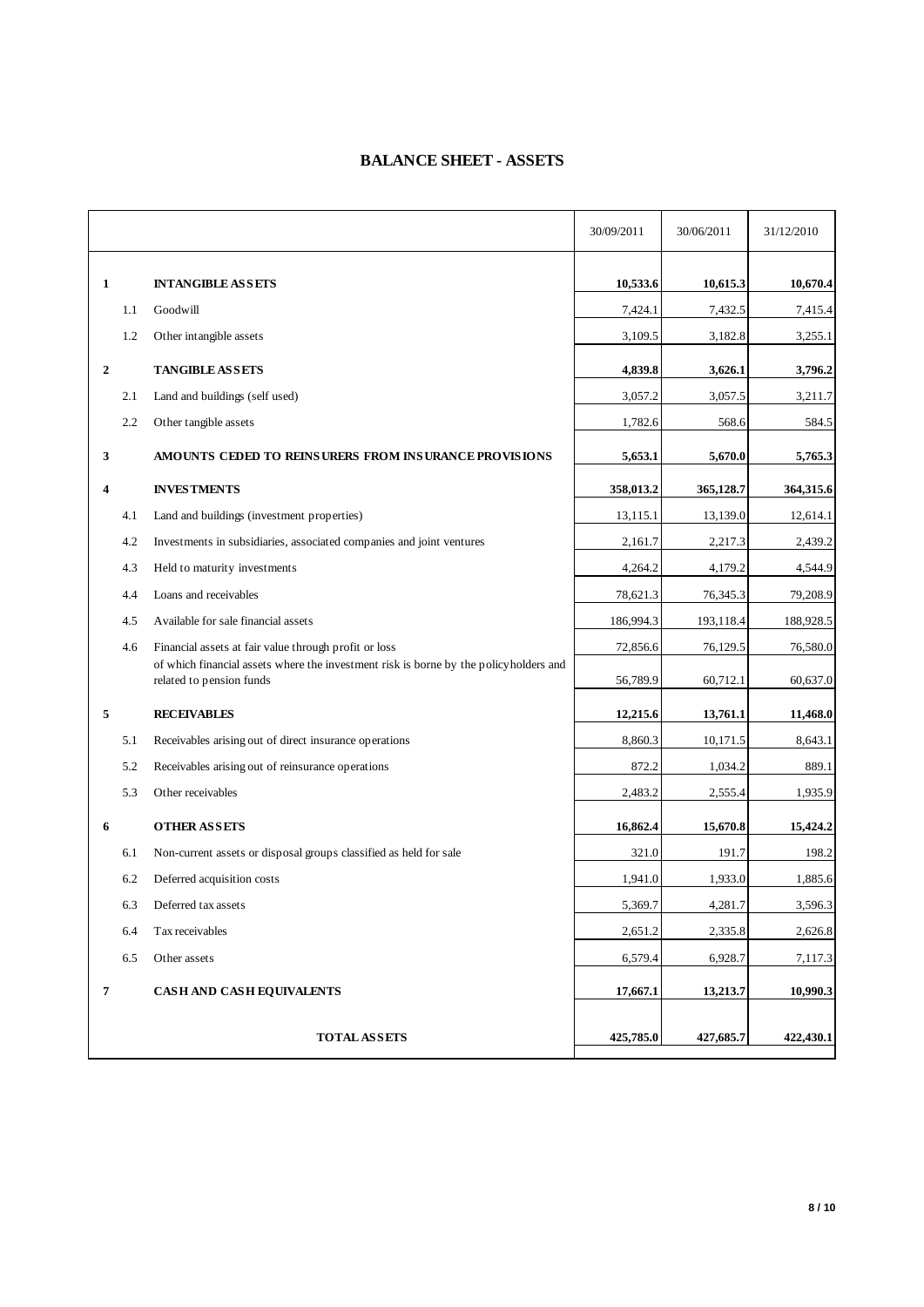## **BALANCE SHEET - SHAREHOLDERS' EQUITY AND LIABILITIES**

|   |       |                                                                                                                                    | 30/09/2011 | 30/06/2011 | 31/12/2010 |
|---|-------|------------------------------------------------------------------------------------------------------------------------------------|------------|------------|------------|
| 1 |       | <b>SHAREHOLDERS' EQUITY</b>                                                                                                        | 18,495.6   | 19,838.6   | 20,064.5   |
|   | 1.1   | Shareholders' equity attributable to the Group                                                                                     | 15,846.4   | 17,231.4   | 17,489.8   |
|   | 1.1.1 | Share capital and reserves                                                                                                         | 16,857.4   | 16,957.8   | 15,972.3   |
|   | 1.1.2 | Reserve for unrealized gains and losses on available for sale financial assets                                                     | $-1,836.1$ | $-531.9$   | $-184.4$   |
|   | 1.1.3 | Result of the period                                                                                                               | 825.0      | 805.5      | 1,701.9    |
|   | 1.2   | Shareholders' equity attributable to minority interests                                                                            | 2,649.3    | 2,607.2    | 2,574.7    |
| 2 |       | <b>OTHER PROVISIONS</b>                                                                                                            | 1,502.3    | 1,514.8    | 1,496.5    |
| 3 |       | <b>INSURANCE PROVISIONS</b>                                                                                                        | 327,593.1  | 333,021.9  | 329,616.3  |
|   |       | of which insurance provisions for policies where the investment risk is borne by<br>the policyholders and related to pension funds | 45,860.4   | 49,717.6   | 49,460.9   |
| 4 |       | <b>FINANCIAL LIABILITIES</b>                                                                                                       | 58,803.8   | 54,749.6   | 53,894.4   |
|   | 4.1   | Financial liabilities at fair value through profit or loss                                                                         | 14,986.8   | 13,703.7   | 13,692.7   |
|   |       | of which financial liabilities where the investment risk is borne by the<br>policyholders and related to pension funds             | 11,224.4   | 11,466.6   | 11,206.1   |
|   | 4.2   | Other financial liabilities                                                                                                        | 43,817.0   | 41,045.9   | 40,201.7   |
|   |       | of which subordinated liabilities                                                                                                  | 6,425.1    | 6,438.7    | 6,492.9    |
| 5 |       | <b>PAYABLES</b>                                                                                                                    | 7,842.2    | 8,317.4    | 7,650.0    |
|   | 5.1   | Payables arising out of direct insurance operations                                                                                | 3,663.1    | 4,074.0    | 3,917.0    |
|   | 5.2   | Payables arising out of reinsurance operations                                                                                     | 606.7      | 768.4      | 691.7      |
|   | 5.3   | Other pay ables                                                                                                                    | 3,572.4    | 3,474.9    | 3,041.3    |
| 6 |       | <b>OTHER LIABILITIES</b>                                                                                                           | 11,547.8   | 10,243.4   | 9,708.4    |
|   | 6.1   | Liabilities directly associated with non-current assets and disposal groups<br>classified as held for sale                         | 0.0        | 0.0        | 0.0        |
|   | 6.2   | Deferred tax liabilities                                                                                                           | 5,421.0    | 4,071.6    | 3,753.3    |
|   | 6.3   | Tax pay ables                                                                                                                      | 1,542.8    | 1,792.4    | 1,607.1    |
|   | 6.4   | Other liabilities                                                                                                                  | 4,584.0    | 4,379.5    | 4,348.0    |
|   |       | TOTAL SHAREHOLDERS' EQUITY AND LIABILITIES                                                                                         | 425,785.0  | 427,685.7  | 422,430.1  |
|   |       |                                                                                                                                    |            |            |            |
|   |       |                                                                                                                                    |            |            | 9/10       |